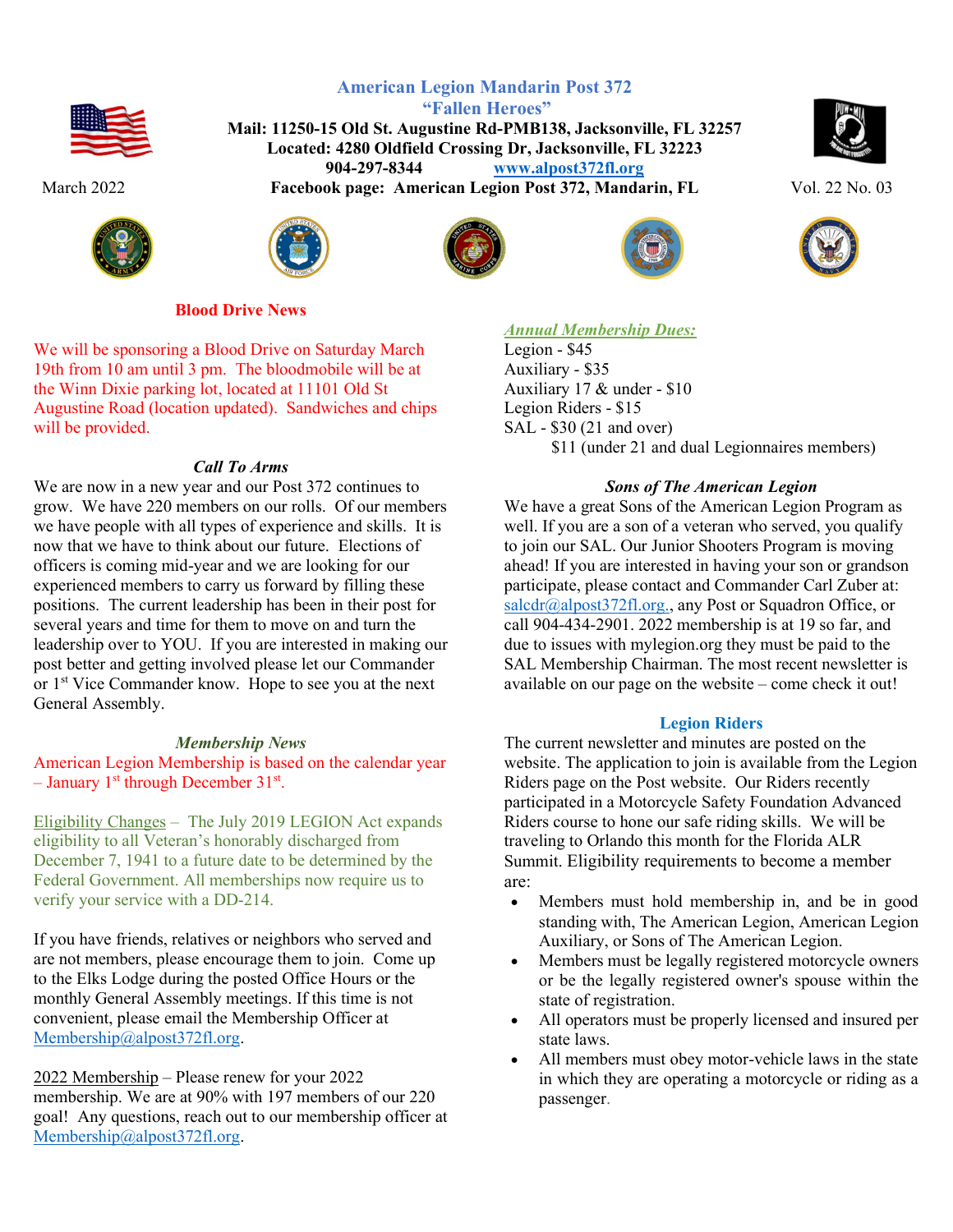#### Post Officers

Commander: Joe Maltese 1 st Vice Commander: Barry Litsky 2 nd Vice Commander: JD Gurley Finance Officer: Craig Bernat Adjutant: Barry Litsky Chaplain: Alan Painter Service Officers: Barry Litsky, Pat Patrick, Chuck Benham Judge Advocate: Vacant Historian: Pat Patrick Sergeant-at-Arms: Mathias Parker

#### Executive Committee

Karen Tracy, Paul Arambula, Steve Sullivan, Alan Painter, Patricia Patrick

#### Auxiliary Executive Committee

Kathy Helmly, Marilyn Painter, Judy Bernat, Robin Maltese, Reed Bailey

#### SAL Officers

Commander: Carl Zuber Adjutant: Chuck Benham 1 st Vice: Vacant 2 nd Vice: Vacant Finance Officer: Craig Bernat Chaplain: Chuck Benham Historian: Vacant Sergeant-at-Arms: Don Crawford Asst Sergeant-at-Arms: Jeffrey Haley

# Auxiliary Officers

President: Reed Bailey 1 st Vice President: Michelle Maze 2 nd vice President: June Crawford Secretary: Marilyn Painter Treasurer: Judy Bernat Chaplain: Robin Maltese Historian: Vacant Sergeant-at-Arms: Danielle Fix Asst. Sergeant-at-Arms: June Crawford Membership: Michelle Maze

#### American Legion Riders

Director: Chuck Benham Asst. Director: June Crawford Finance Officer: Jim Hansen Chaplain: Patricia Patrick Adjutant: Robin Maltese Sergeant-at-Arms: Don Crawford Asst Sergeant-at-Arms: Carl Zuber Road Captain: Don Crawford Safety Officer: Tim Bailey Membership: Michelle Maze Quartermaster: Paul Arambula

### ALR Committee Members

June Crawford, Don Crawford, Reed Bailey, Tim Bailey

#### Auxiliary News

The current Unit 372 Newsletter is on the Auxiliary page of the website. Please read for important information for this month's events. Our movie night will be March 19<sup>th</sup>. Collections for the box for the local food pantry at FSCJ – H.O.P.E will continue through March 24<sup>th</sup>. Nomination process for officers are underway. If you are not already a member and qualify, please consider joining. The application can be found on our Auxiliary page on the Post's website. Our membership is now at 26. Any questions, please contact us at auxunit372@alpost372fl.org.

## Service Officer Information

The VA added presumptive conditions for Vietnam Veterans exposed to Agent Orange. The full list and information can be found on our home page of alpost372fl.org. Contact our Service officer at  $\frac{adjutant(a)}{abost372fl.org}$  for information and to file a claim.

#### \*\*Check Your Email\*\*

You might want to check your SPAM or JUNK folder in your email application to see if any American legion emails were misdirected there. If so, move them to your Inbox and follow the instructions for your applications to verify/validate the email address.

## General Information

Enjoy an issue of Bugle Blasts, a newsletter that provides information to current or former Armed Forces member and their family, by following the link on the Important Links page of the website.

The Patriot Guard Riders of Florida will sponsor a Snowball Express Dice Run on April 2, 2022. This event will support children of fallen military heroes. The flyer and additional ride information can be found on both our home page and ALR main page on our website.

Youth Elks Camp - During the  $7<sup>th</sup>$  week, active duty military children can attend for free.

#### Career Opportunities for Veterans

Recent events have caused a lot of people, many who are veterans, to scramble to learn to work from home, deal with losing a job or re-entering the workforce after shutdown. Deploycare has put together a short article for three ideas to help veterans in any economy. The article can be found on our website under Important Links. Check it out to see if any of the ideas work for you or a veteran you know!

AND - to help Veterans create the perfect Military to Civilian resume, check out this link

https://www.resumebuilder.com/military-to-civilian-resumeexamples/, also available on our website.

# Financial Resource Links for Veteran Families

See below for links to 17 Resources for our Beloved Veterans & Their Families:

Career Resources for our Veterans

The HUD-Veterans Affairs Supportive Housing Moving Costs | Moving Cost Calculator | Moving Estimate Step-by-Step Guide to the VA Loan Process VA Loan Calculator Moving Companies with Military Discounts What Documents Are Needed to Sell Your House? Find Family Services and Resources Near You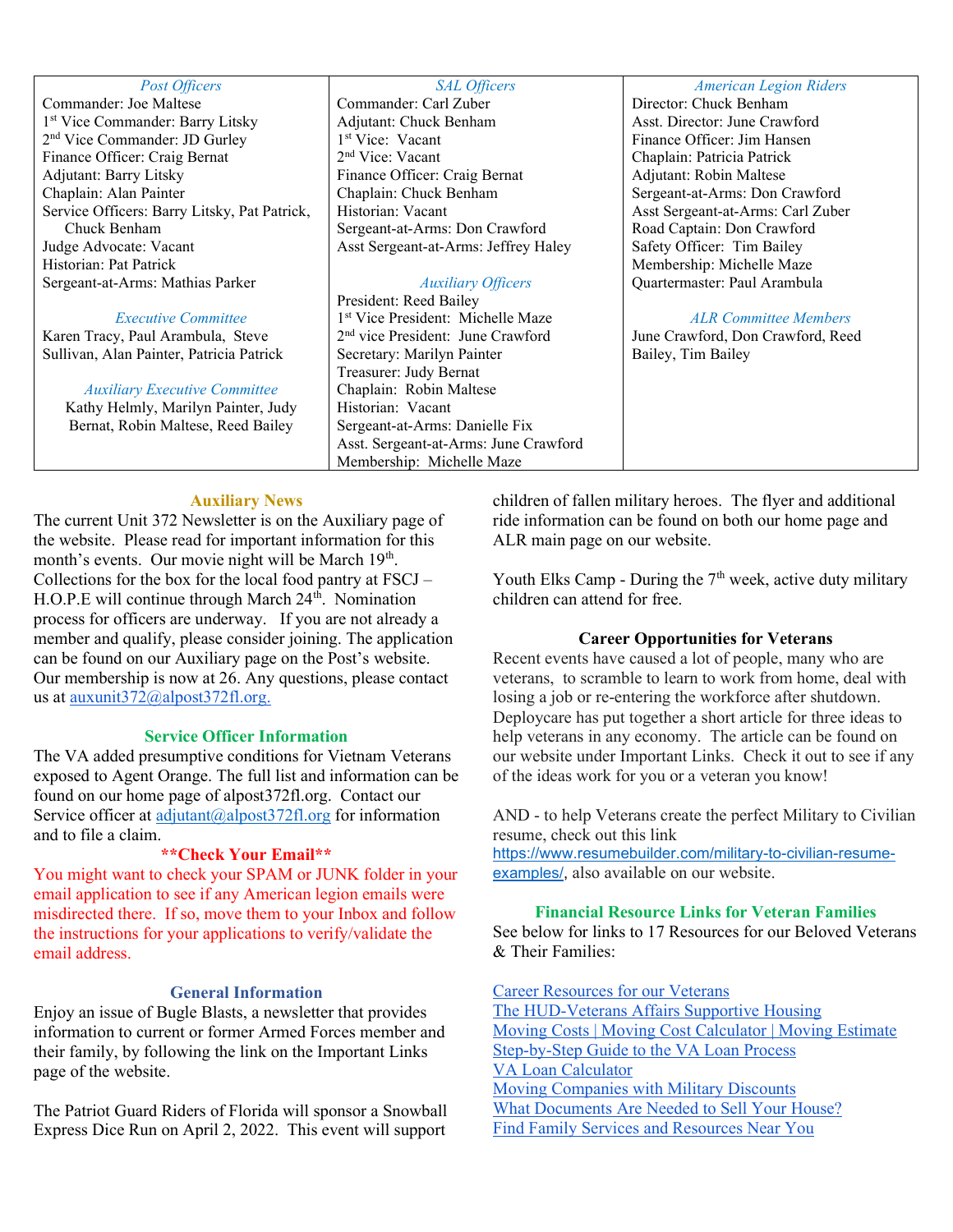Military Buddy Finder (VetFriends.com) Veteran Healthcare Resources The Differences between Medicare, Medicaid & VA Military Benefits Mental Health Resources for our Veterans Families Ways to Keep a Relationship Strong During Deployment and Separation Crucial Components to Highly Effective Deployment Communication Military Care Package Ideas: What To Put In A Care Package Post-Deployment Adjustments Military Couples Face Creating a Peaceful At-Home Atmosphere Upon Returning Home

### Project:Vetrelief

Mission is to provide a Legion of support for our service men and women as they transition into civilian lives. Backed by the American Legion of Florida, VetRelief ensures that our service men and women have the backing necessary to live successful and thriving civilian lives.

(https://www.projectvetrelief.org/) The Jacksonville Icemen have partnered with the American Legion to donate a portion of ticket sales during Veterans Appreciation Night to VetRelief. https://allevents.in/arena/icemen-hockeygame/200019047449626

## ??? Where Are We ???

American Legion Mandarin Post 372 shares a location with the Mandarin/St. Johns Elks Lodge by Lowe's on Oldfield Crossing Drive. Entrance to the shopping center that the Elks Lodge is located behind is across from Walgreens.



Our Post is diligently looking for a permanent home. If anyone has contacts or knows of a location in the Mandarin area where the site could be donated or leased at a reasonable cost, please contact the 2nd Vice Commander or Adjutant from the email on our website.